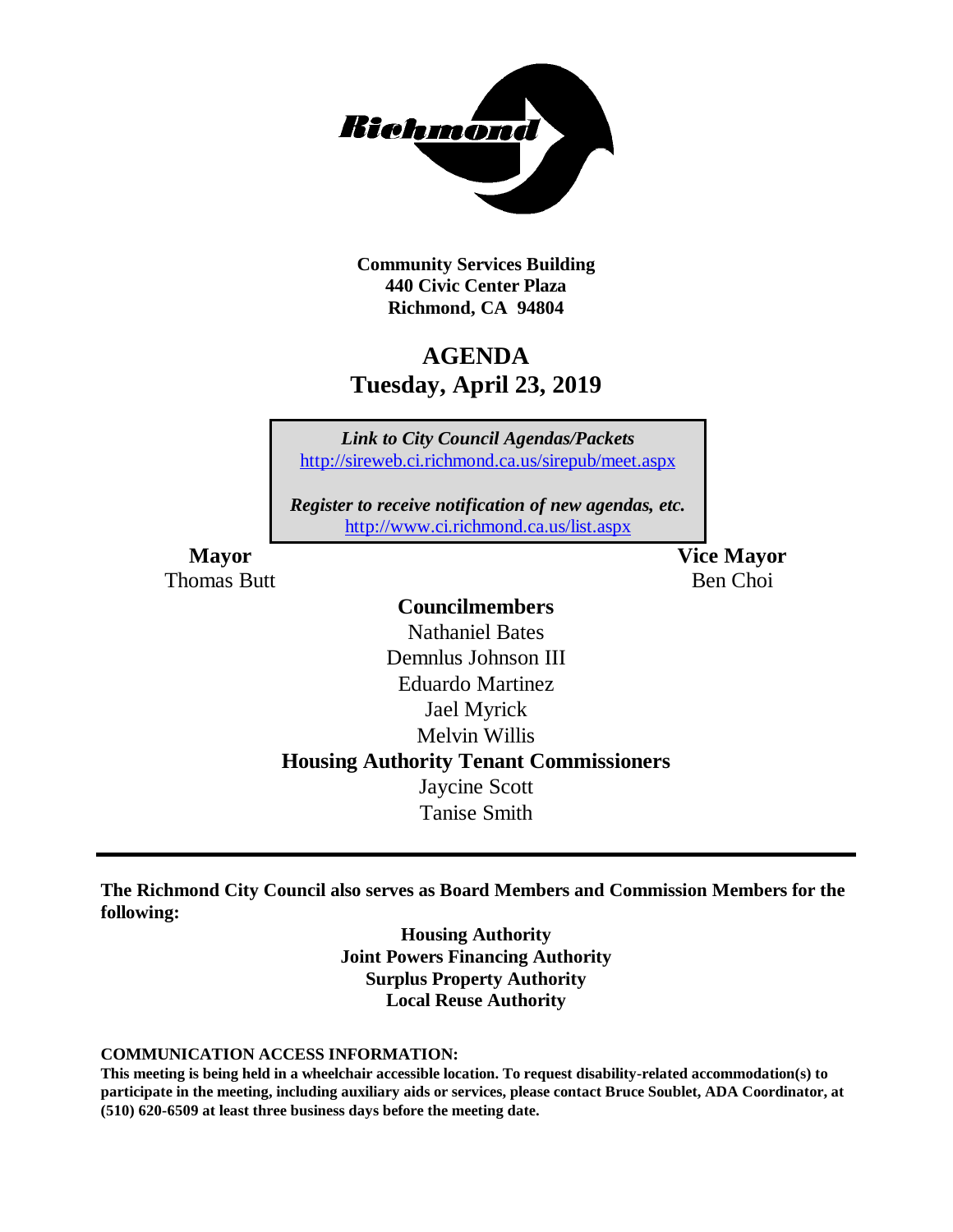# **MEETING PROCEDURES**

The City of Richmond encourages community participation at its City Council meetings and has established procedures that are intended to accommodate public input in a timely and time-sensitive way. As a courtesy to all members of the public who wish to participate in City Council meetings, please observe the following procedures:

**PUBLIC COMMENT ON AGENDA ITEMS:** Anyone who desires to address the City Council on items appearing on the agenda must complete and file a pink speaker's card with the City Clerk **prior** to the City Council's consideration of the item. Once the City Clerk has announced the item, no person shall be permitted to speak on the item other than those persons who have submitted their names to the City Clerk. Your name will be called when the item is announced for discussion. **Each speaker will be allowed up to TWO (2) MINUTES to address the City Council on NON-PUBLIC HEARING items listed on the agenda. Speakers are allowed up to THREE (3) minutes on PUBLIC HEARING items.**

**OPEN FORUM FOR PUBLIC COMMENT:** Individuals who would like to address the City Council on matters not listed on the agenda or on items remaining on the consent calendar may do so under Open Forum. All speakers must complete and file a pink speaker's card with the City Clerk **prior** to the commencement of Open Forum. The amount of time allotted to individual speakers shall be determined based on the number of persons requesting to speak during this item. **The time allocation for each speaker will be as follows:** 15 or fewer speakers, a maximum of 2 minutes; 16 to 24 speakers, a maximum of 1 and one-half minutes; and 25 or more speakers, a maximum of 1 minute.

### **SPEAKERS ARE REQUESTED TO OCCUPY THE RESERVED SEATS IN THE FRONT ROW BEHIND THE SPEAKER'S PODIUM AS THEIR NAME IS ANNOUNCED BY THE CITY CLERK.**

**CONSENT CALENDAR:** Consent Calendar items are considered routine and will be enacted, approved or adopted by one motion unless a request for removal for discussion or explanation is received from the audience or the City Council. A member of the audience requesting to remove an item from the consent calendar that is sponsored by City staff must first complete a speaker's card and discuss the item with a City staff person who has knowledge of the subject material **prior** to filing the card with the City Clerk and **prior** to the City Council's consideration of Agenda Review. Councilmembers who request to remove an item from the consent calendar must do so during Agenda Review. An item removed from the Consent Calendar may be placed anywhere on the agenda following the City Council's agenda review.

**CONDUCT AT MEETINGS:** Richmond City Council meetings are limited public forums during which the City strives to provide an open, safe atmosphere and promote robust public debate. Members of the public, however, must comply with state law, as well as the City's laws and procedures and may not actually disrupt the orderly conduct of these meetings. The public, for example, may not shout or use amplifying devices, must submit comment cards and speak during their allotted time, may not create a physical disturbance, may not speak on matters unrelated to issues within the jurisdiction of the City Council or the agenda item at hand, and may not cause immediate threats to public safety.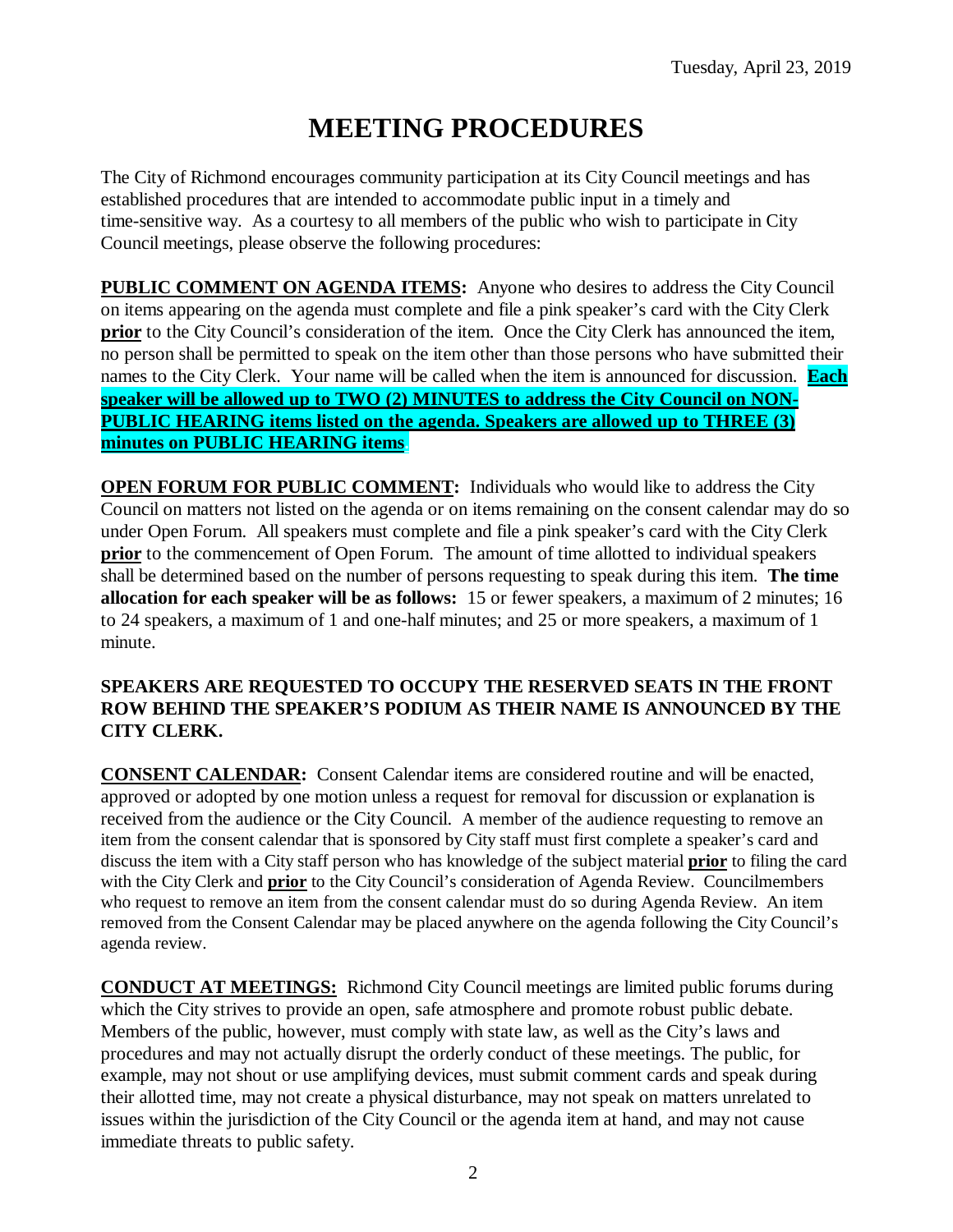**CITY HARASSMENT POLICY:** The City invites public comment and critique about its operations, including comment about the performance of its public officials and employees, at the public meetings of the City Council and boards and commissions. However, discriminatory or harassing comments about or in the presence of City employees, even comments by third parties, may create a hostile work environment, if severe or pervasive. The City prohibits harassment against an applicant, employee, or contractor on the basis of race, religious creed, color, national origin, ancestry, physical disability, medical condition, mental disability, marital status, sex (including pregnancy, childbirth, and related medical conditions), sexual orientation, gender identity, age or veteran status, or any other characteristic protected by federal, state or local law. In order to acknowledge the public's right to comment on City operations at public meetings, which could include comments that violate the City's harassment policy if such comments do not cause an actual disruption under the Council Rules and Procedures, while taking reasonable steps to protect City employees from discrimination and harassment, City Boards and Commissions shall adhere to the following procedures. If any person makes a harassing remark at a public meeting that violates the above City policy prohibiting harassment, the presiding officer of the meeting may, at the conclusion of the speaker's remarks and allotted time: (a) remind the public that the City's Policy Regarding Harassment of its Employees is contained in the written posted agenda; and (b) state that comments in violation of City policy are not condoned by the City and will play no role in City decisions. If any person makes a harassing remark at a public meeting that violates the above City policy, any City employee in the room who is offended by remarks violating the City's policy is excused from attendance at the meeting. No City employee is compelled to remain in attendance where it appears likely that speakers will make further harassing comments. If an employee leaves a City meeting for this reason, the presiding officer may send a designee to notify any offended employee who has left the meeting when those comments are likely concluded so that the employee may return to the meeting. The presiding officer may remind an employee or any council or board or commission member that he or she may leave the meeting if a remark violating the City's harassment policy is made. These procedures supplement the Council Rules and Procedures relating to disruption of orderly conduct at Council meetings.

Any law enforcement officer on duty or whose service is commanded by the presiding officer shall be Sergeant-at-Arms of the Council meetings. He/she, or they, shall carry out all orders and instructions given by the presiding officer for the purpose of maintaining order and decorum at the Council meetings (City Council Rules of Procedure and Order Section III F, RMC Section 2.12.030).

**\*\*\*\*\*\*\*\*\*\*\*\*\*\*\*\*\*\*\*\*\*\*\*\*\*\*\*\*\*\*\*\*\*\*\*\*\*\*\*\*\*\*\*\*\*\*\*\*\*\*\*\*\*\*\*\*\*\***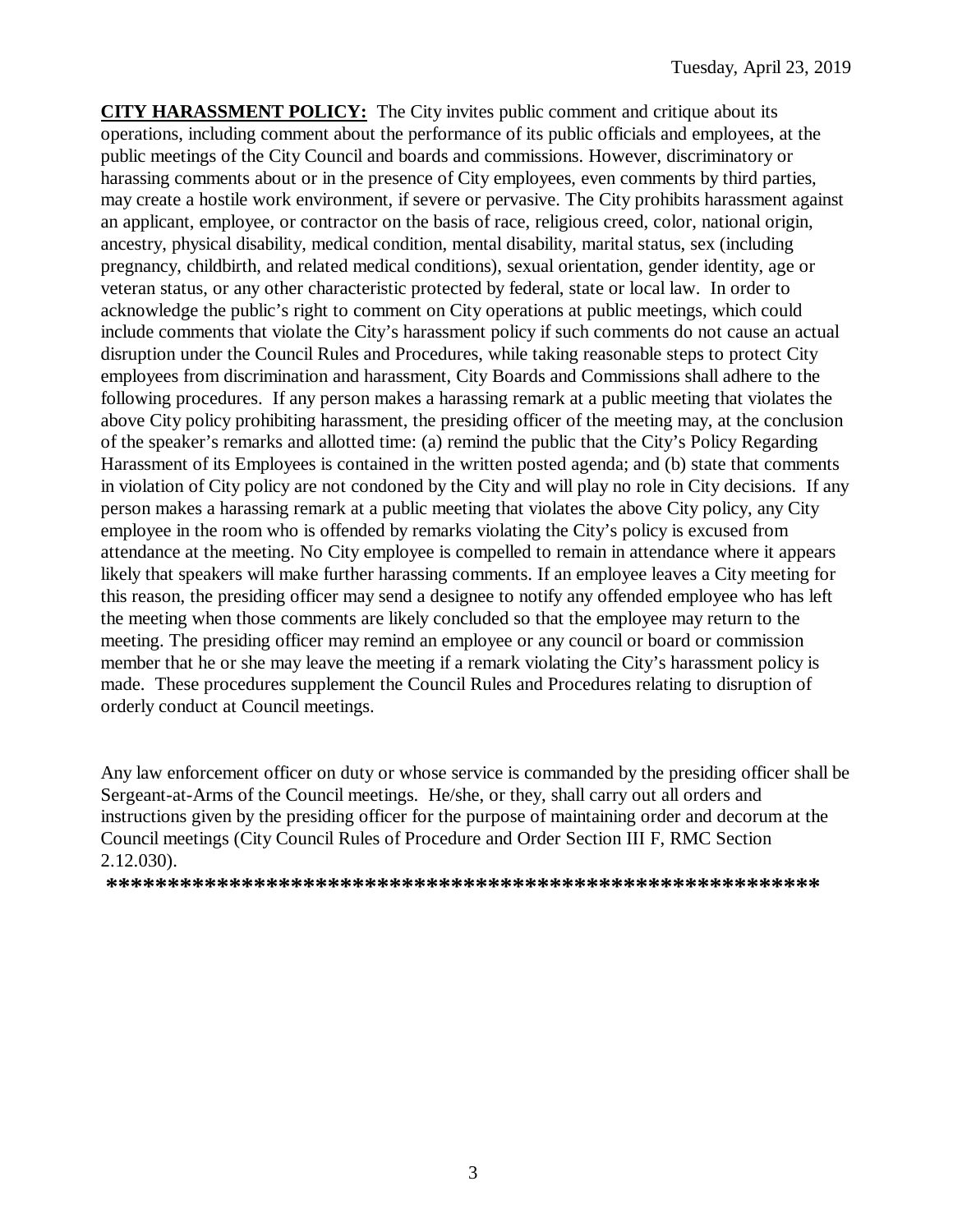## **OPEN SESSION TO HEAR PUBLIC COMMENT BEFORE CLOSED SESSION**

5:30 p.m.

### **A. ROLL CALL**

#### **B. PUBLIC COMMENT BEFORE CLOSED SESSION**

### **C. ADJOURN TO CLOSED SESSION**

### **CLOSED SESSION**

Shimada Room of the Community Services Building

#### **CITY COUNCIL**

CONFERENCE WITH REAL PROPERTY NEGOTIATOR (Government Code Section 54956.8):

Property: Point Molate Agency negotiators: Carlos Martinez and Lina Velasco Negotiating parties: SunCal Under negotiations: price and terms of payment

PUBLIC EMPLOYEE APPOINTMENT (Government Code Section 54957.6):

Position: Community Police Review Commission Investigative Officer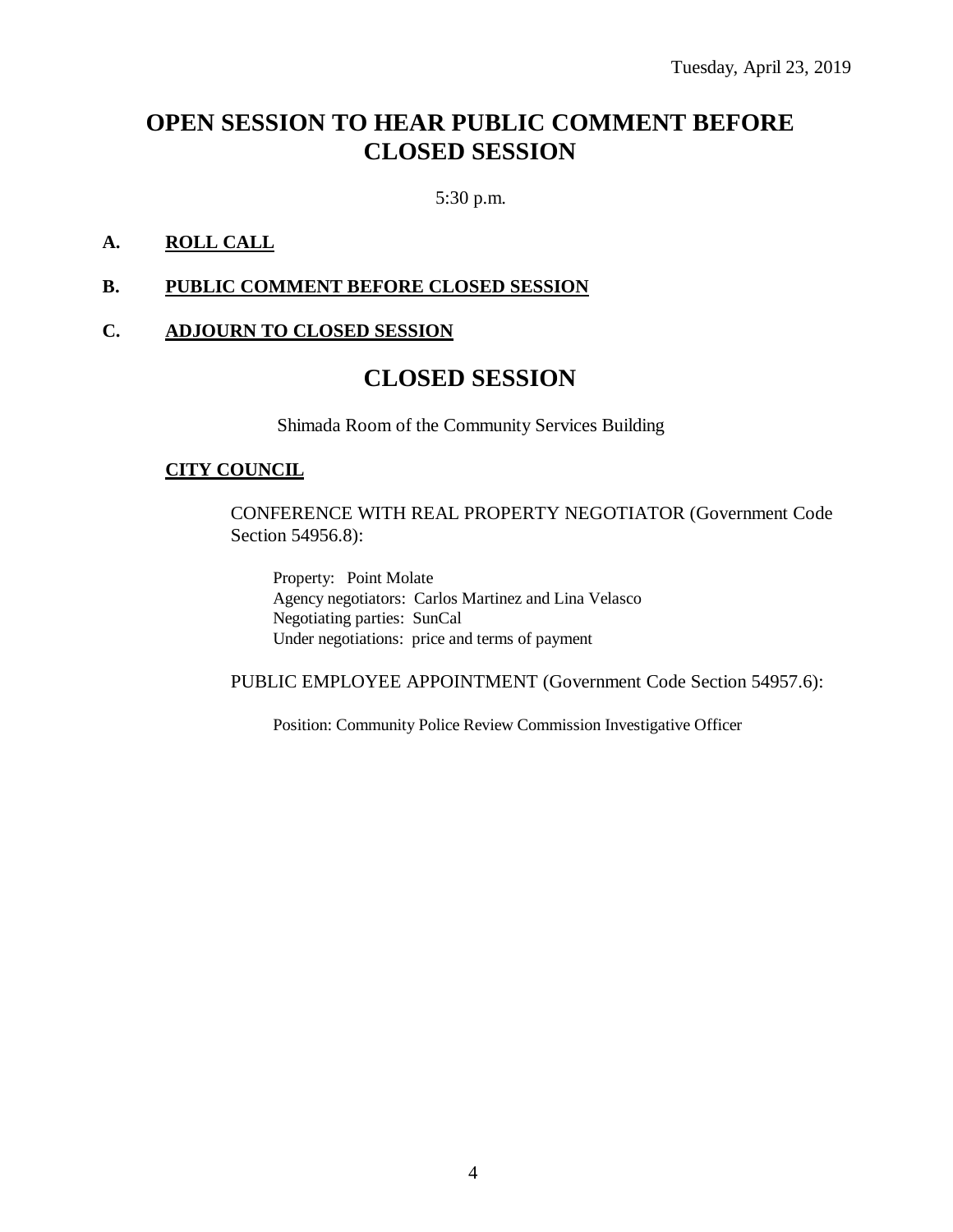## **SPECIAL MEETING OF THE RICHMOND HOUSING AUTHORITY**

6:25 p.m.

- **A. PLEDGE TO THE FLAG**
- **B. ROLL CALL**
- **C. STATEMENT OF CONFLICT OF INTEREST**
- **D. REPORT FROM THE EXECUTIVE DIRECTOR**
- **E. AGENDA REVIEW**

### **F. HOUSING AUTHORITY AS A WHOLE**

- **F-1.** RECEIVE a report on the Richmond Housing Authority's budget performance for Fiscal Year 2018-19 through March 31, 2019 - Finance Department (Belinda Warner/Nannette Beacham 620-5434).
- **F-2.** RECEIVE a presentation updating the Board of Commissioners on the status of the Housing Choice Voucher (HCV) transfer and PROVIDE direction regarding the HCV Transfer community engagement strategy - Richmond Housing Authority (Nannette Beacham 231-1309).

### **G. ADJOURNMENT**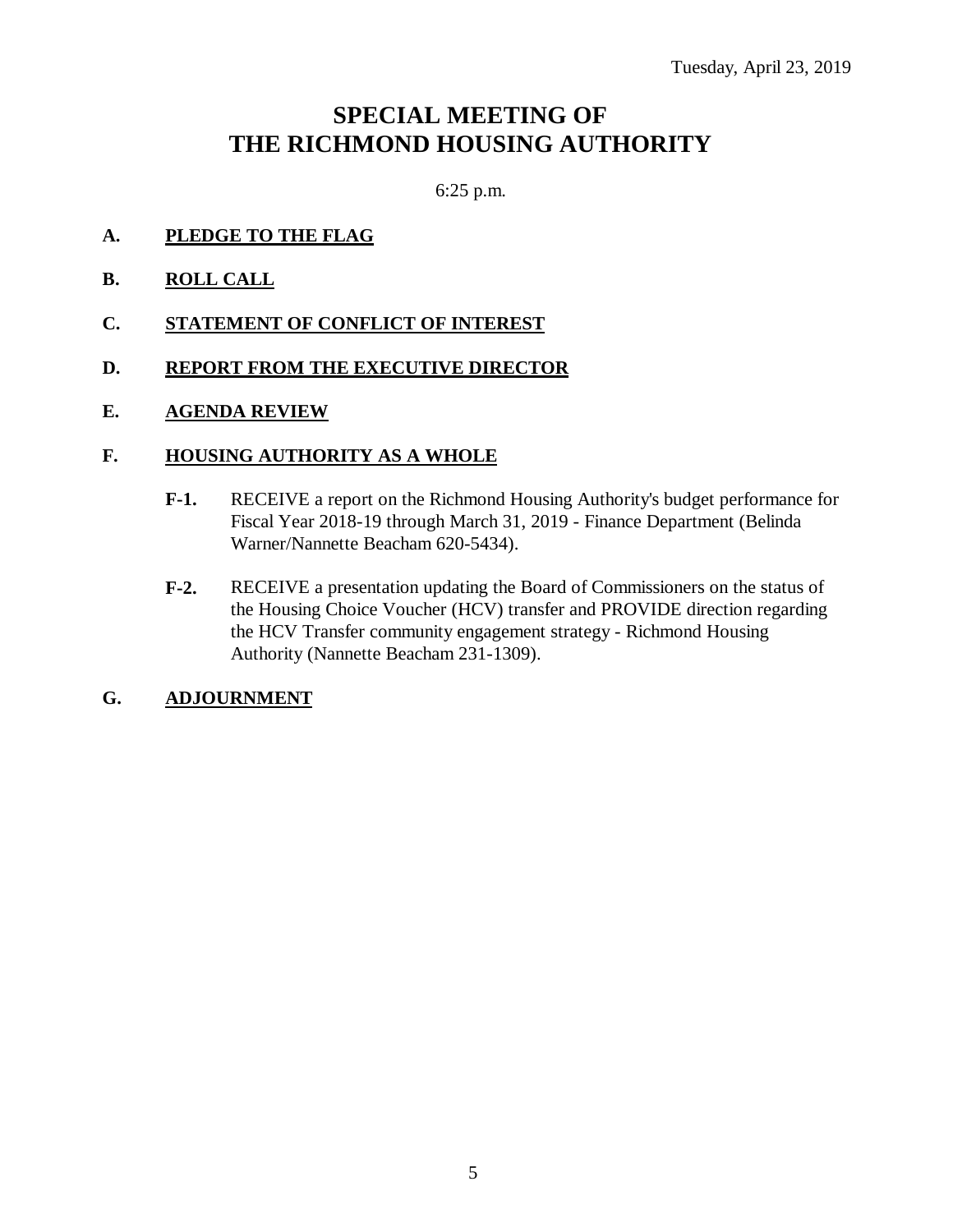## **REGULAR MEETING OF THE RICHMOND CITY COUNCIL**

6:30 p.m.

### **A. ROLL CALL**

### **B. STATEMENT OF CONFLICT OF INTEREST**

### **C. AGENDA REVIEW**

### **D. PRESENTATIONS, PROCLAMATIONS, AND COMMENDATIONS**

- **D-1.** PROCLAMATION declaring April 2019 as Alcohol Awareness Month in the City of Richmond - Office of the Mayor (Mayor Tom Butt 620-6503).
- **D-2.** PROCLAMATION declaring April 2019 as Sexual Assault Awareness Month in the City of Richmond - Office of the Mayor (Mayor Tom Butt 620-6503).
- **D-3.** PROCLAMATION declaring May 9 through 19, 2019, as Affordable Housing Week "Affordable Homes For All" in the City of Richmond - Office of the Mayor (Mayor Tom Butt 620-6503).
- **D-4.** PROCLAMATION recognizing the American Red Cross for their efforts to protect residents from home fires and advance fire prevention strategies in Richmond - Office of the Mayor (Mayor Tom Butt 620-6503).
- **D-5.** ANNOUNCE recent resignations from City of Richmond boards, commissions, and committees; and ANNOUNCE vacancies as of April 15, 2019, and ask that interested individuals send applications to the City Clerk's Office - Office of the Mayor (Mayor Tom Butt 620-6503).

### **E. REPORT FROM THE CITY ATTORNEY OF FINAL DECISIONS MADE DURING CLOSED SESSION**

### **F. REPORT FROM THE CITY MANAGER**

### **G. OPEN FORUM FOR PUBLIC COMMENT**

### **H. CITY COUNCIL CONSENT CALENDAR**

**H-1.** APPROVE an amendment to the contract with Alliance Graphics, Inc. to provide graphic art services and promotional products for the RichmondBUILD Academy. The contract term will be extended through June 30, 2020. The contract amount will be increased by \$9,000 for a total contract amount not to exceed \$58,500 - Employment and Training Department (Sal Vaca/Fred Lucero 307-8023).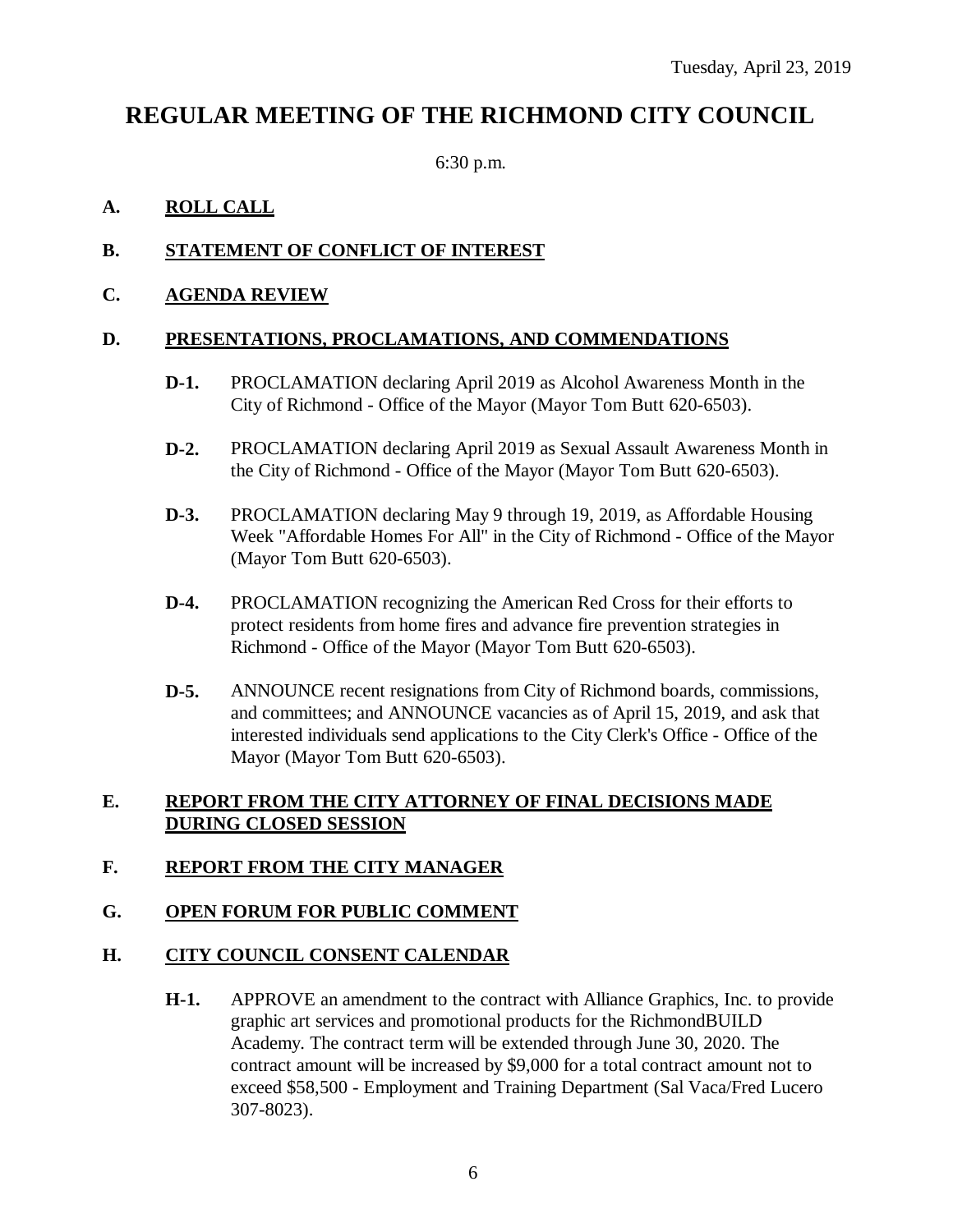- **H-2.** APPROVE a legal services agreement with Shartsis Friese LLP (Kathleen Keeler Bryski and Jodi Fedor) to represent the City in negotiations with the selected Point Molate master developer for the sale and development of Point Molate, with a payment limit of \$300,000 to be paid with funds deposited by the master developer - City Attorney's Office (Bruce Reed Goodmiller 620-6509).
- **H-3.** REQUEST the Planning Commission to review proposed amendments to the Zoning Ordinance to remove the storage and handling of coal and petroleum coke and self-storage facilities from uses allowable with a conditional use permit - Office of the Mayor (Mayor Tom Butt 620-6503).
- **H-4.** INTRODUCE an ordinance (first reading) amending Chapter 9.40.015 of the Richmond Municipal Code entitled "Tiny Houses on Wheels Pilot Project" to extend the termination date of the project through July 25, 2021 - Office of the Mayor (Mayor Tom Butt 620-6503).
- **H-5.** ADOPT an ordinance (second reading) amending Chapter 15.12 of the Richmond Municipal Code updating the Subregional Transportation Mitigation Program (STMP) impact fee - City Manager's Office (Carlos Martinez/Lori Reese-Brown 620-6869).

### **I. STUDY AND ACTION SESSION**

- **I-1.** ADOPT a resolution approving the form of the Exclusive Right to Negotiate (ERN) agreement with Winehaven Legacy LLC (a wholly owned subsidiary of JNI LLC (SunCal)) and authorizing the city manager to complete negotiations with Winehaven Legacy LLC and execute the ERN for the Point Molate site - Planning and Building Services Department (Lina Velasco 620-6706).
- **I-2.** RECEIVE a presentation from the Richmond Convention and Visitors Bureau providing its annual report of activities - City Manager's Office (Carlos Martinez/Janet L. Johnson 620-6512).
- **I-3.** RECEIVE a presentation regarding the Community Services Department's Achieve Summer Camp Program - Community Services Department (Rochelle Polk 620-6511).
- **I-4.** RECEIVE an informational presentation from the Office of Neighborhood Safety (ONS) regarding the Department's mission, program, work, role in eliminating gun violence in the City of Richmond, to achieve the Council's stated goal of No homicides for a year - Office of Neighborhood Safety (Sam Vaughn 620-5404).
- **I-5.** CONSIDER reinstating the Finance, Economic Development and Administrative Services Standing Committee and the Public Services/Safety Committee - Councilmember Nathaniel Bates (620-6743) and Councilmember Eduardo Martinez (620-6565). **This item was continued from the April 16, 2019, meeting.**